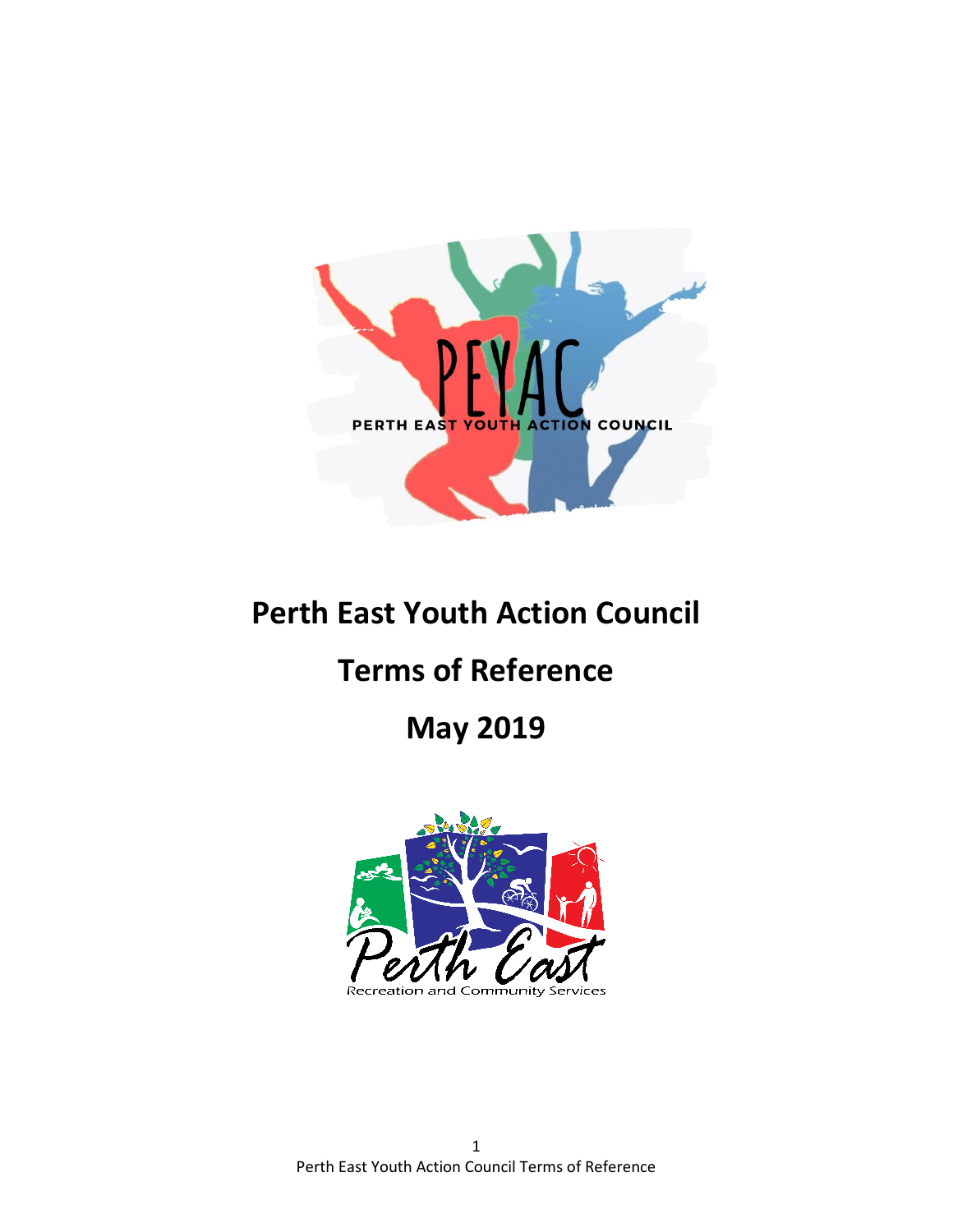Table of Contents:

- 1. History
- 2. Purpose
- 3. Responsibilities
- 4. Membership
- 5. Accountability
- 6. Expectations
- 7. Goals
- 8. Staff Liaison
- 9. Budget
- 10. Procedures and Protocols
	- a. Decision Making
	- b. Meetings
	- c. Grievances
	- d. Council Updates
- 11. Special Events
- 12. Amendment of Terms of Reference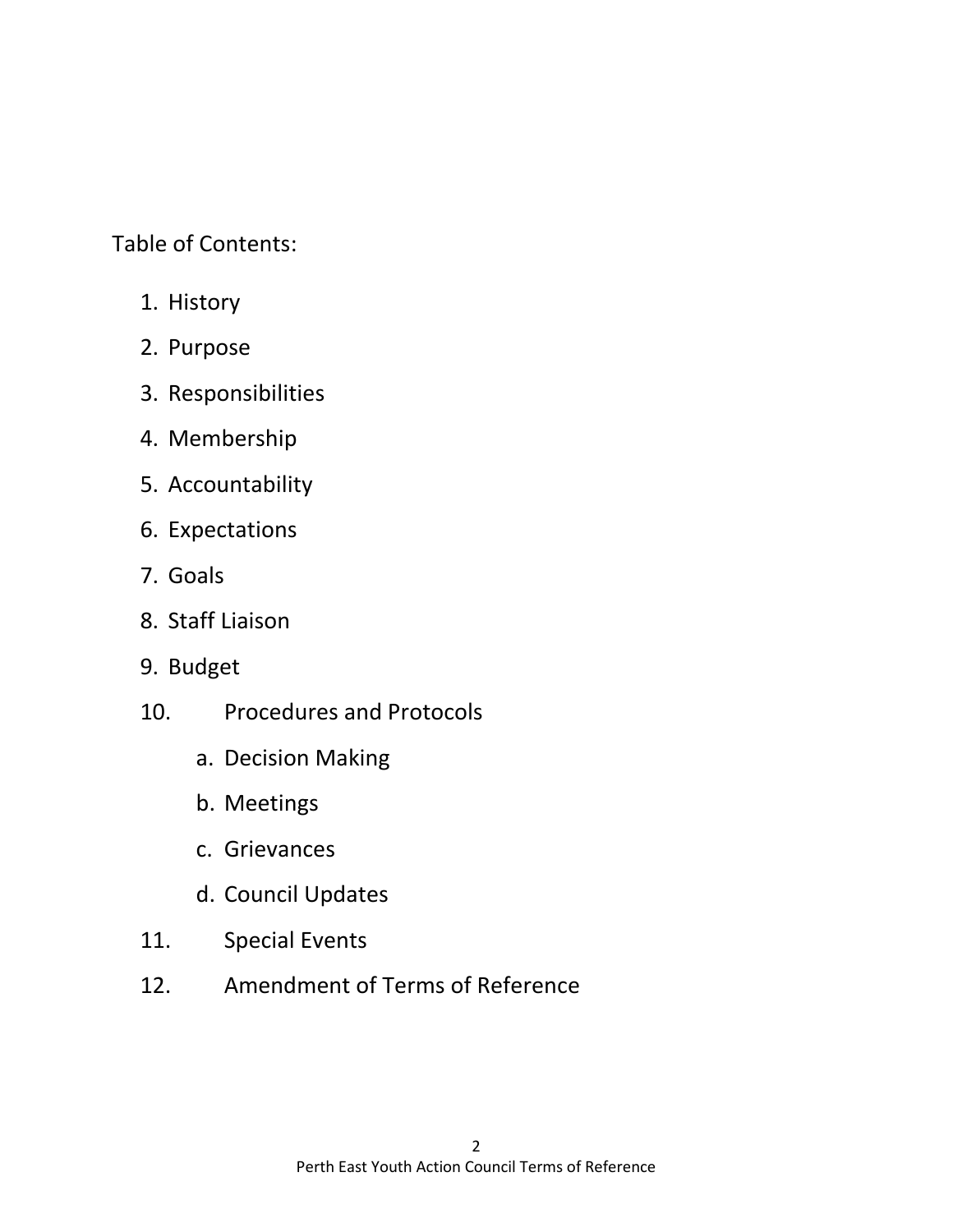#### **1. History:**

The Perth East Youth Action Council was formed in April of 2019. This Council originated out of goal number three from the Perth4Youth Community Engagement Strategic Plan; 'Develop a youth council to engage local youth in the civic process to enhance succession planning'. The Recreation Coordinator completed extensive research about Youth Action Councils and applied for the United Way Perth-Huron Youth in Action Grant. This grant allowed the Coordinator to complete engagement sessions with youth to determine how the Council would run. Presentations and a small survey were completed at Perth East Public and Catholic schools to promote youth engagement in Perth East and receive feedback from the youth. The Coordinator hosted three initial meetings in Shakespeare, Sebringville and Milverton to gain further engagement from interested youth. From here monthly meetings are scheduled every third Tuesday of the month.

The Perth East Youth Action Council collaboratively created the Terms of Reference.

### **2. Purpose:**

The Perth East Youth Action Council is working toward creating a voice for Perth East youth, creating opportunities and working towards creating meaningful change.

### **3. Responsibilities of Council:**

- 1. To attend all meetings scheduled.
- 2. If you cannot attend a meeting let the Recreation Coordinator five 24 hours notice.
- 3. To attend all Youth Event planned by the Council.
- 4. To Advocate on behalf of Perth East Youth.

#### **4. Membership:**

- 1. To be a Perth East Resident or attend a school within Perth East.
- 2. Between the ages of 12-18.
- 3. New members are welcome at any time.

#### **5. Accountability:**

- 1. The Perth East Youth Action Council will be accountable to the Perth East Council.
- 2. Monthly meeting minutes will be sent to the Perth East Council for information.
- 3. The Perth East Youth Action Council will post all the agenda and minutes on the Youth Page on pertheast.ca/youth **and shared on the Perth East Recreation Page.**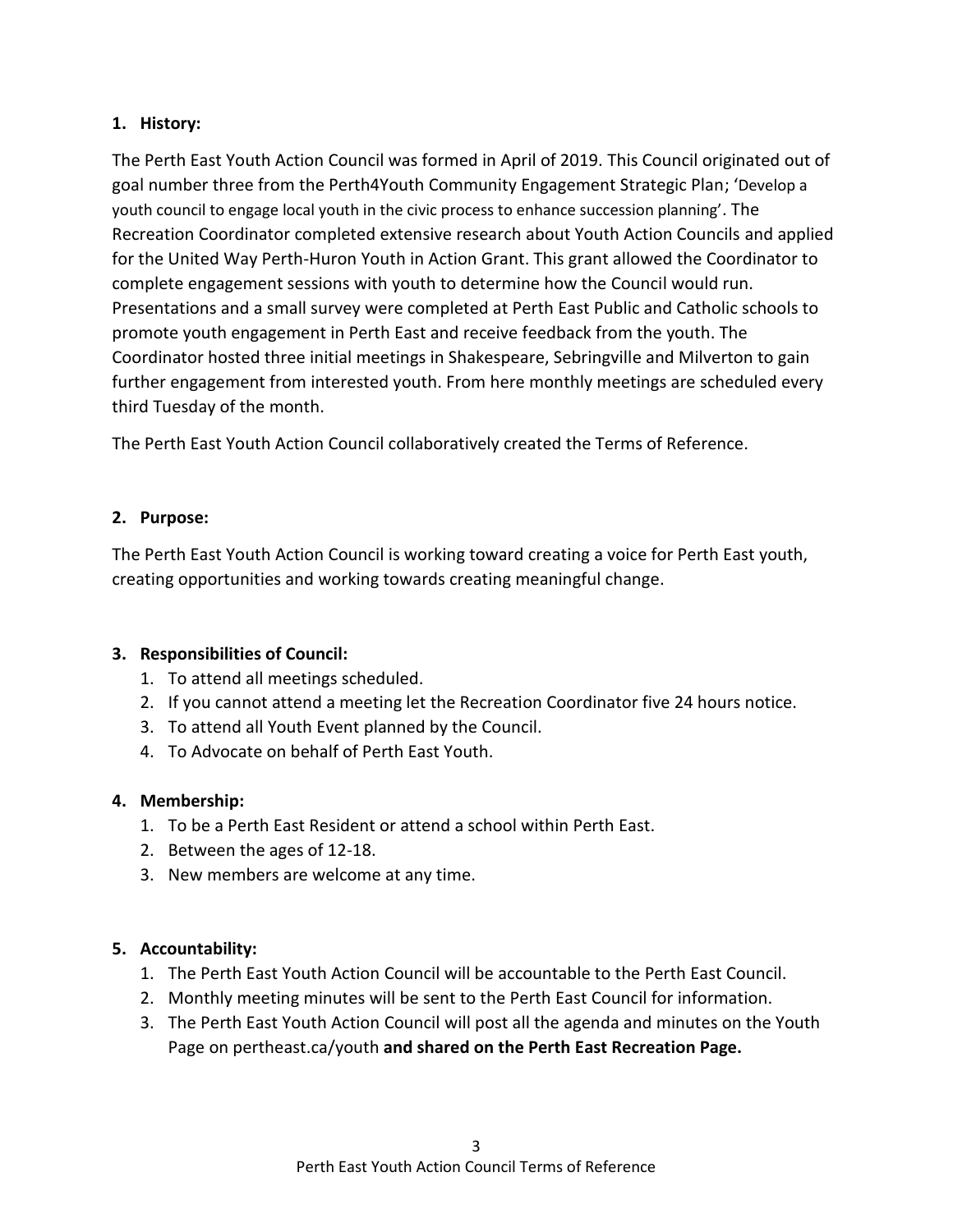#### **6. Meeting Expectations:**

- 1. Be involved in the meeting by participating and being present.
- 2. Be open-minded.
- 3. Do not interrupt other members.
- 4. Be respectful of others idea and each other.
- 5. Limit use of cell phone.
- 6. Be Positive.

#### **7. Goals:**

- 1. To get more Youth involved in the community.
- 2. Building experience for youth to put on their resume.
- 3. Finding local job experience for youth.
- 4. Sharing and promoting local opportunities for youth.
- 5. Being involved in Perth East and Perth County projects.
- 6. Ecouraging Youth to stay local.

#### **8. Staff Liaison**

A staff liaison will be provided by Township of Perth East. Their role is to coordinate and organize the Youth Action Council meetings. Assist with procedural matters such as preparing meeting agendas and meeting notes. The Recreation Coordinator will be responsible for submitting the meeting notes to the Perth East Council and attending youth planned events.

#### **9. Budget**

- 1. The Perth East Council in the Annual Budget process will set the PEYAC Budget.
- 2. The Recreation Coordinator will consult the PEYAC and provide recommendations and a report to be sent to the Perth East Council for approval.

#### **10. Procedures & Protocols**

- a. Decision Making
	- i. All youth members will be included in the decision making.
- b. Meetings
	- i. Meetings will take place monthly. A reminder will be posted on social media and in the Perth East Youth Action Council Instagram chat.
- c. Grievances
	- i. If any member of the youth council has a problem with any aspect of the council (members, team cooperation, meetings, conflicts etc.), they are encouraged to approach the Recreation Coordinator with their concern. From there the concern will be documented and the coordinator will